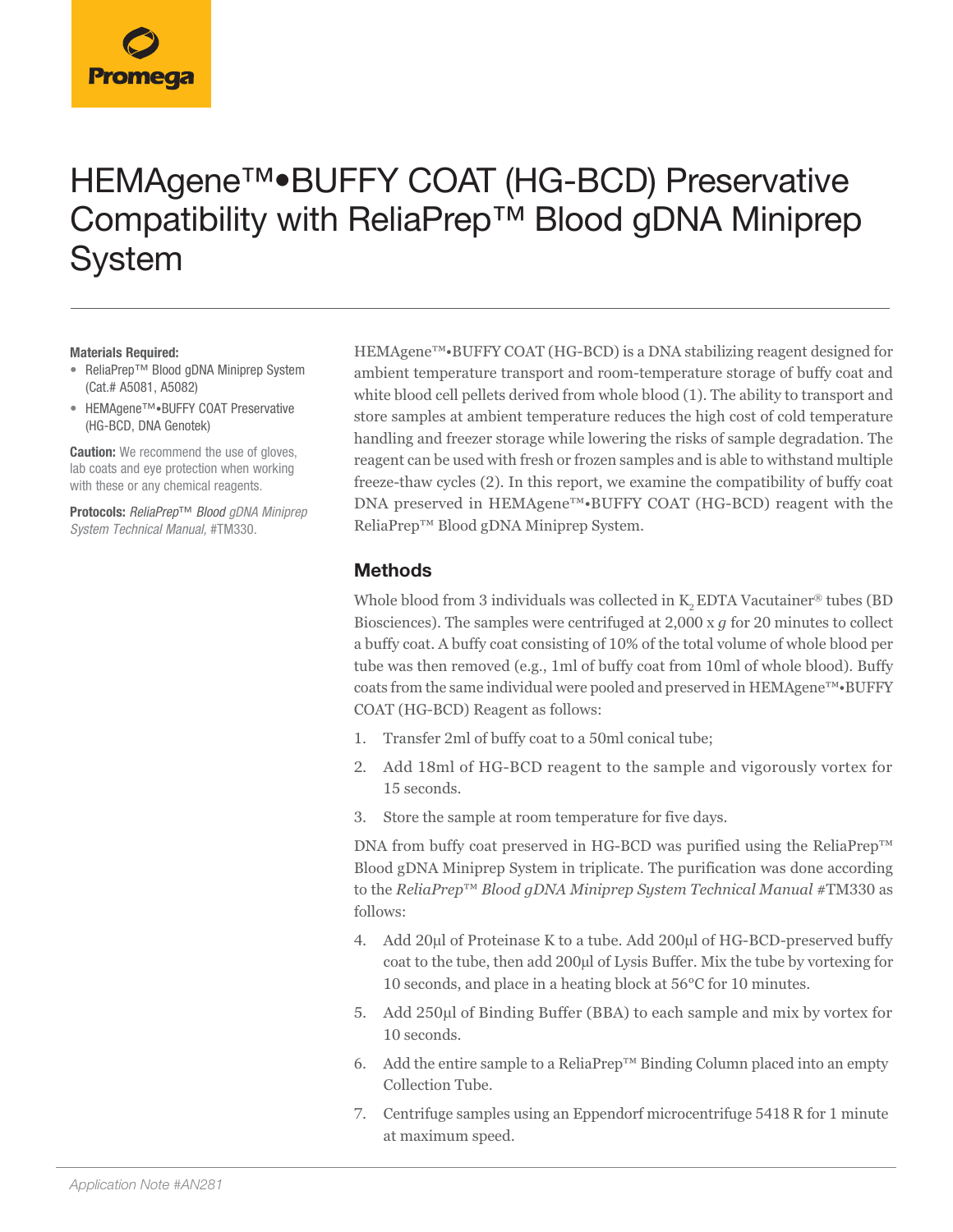- 8. Discard the flowthrough and add 500µl of Column Wash Solution (CWD) to the ReliaPrep™ Binding Column.
- 9. Centrifuge the sample at maximum speed for 3 minutes and discard the flowthrough. Repeat this step two additional times for a total of three washes.
- 10. Place the ReliaPrep™ Binding column into a clean 1.5ml microcentrifuge tube and add 100µl of Nuclease-Free Water to the column. Centrifuge the samples at maximum speed for 1 minute to elute the DNA.
- 11. Quantify purified DNA by UV absorbance using the NanoDrop®-1000 and by fluorescence dye detection using the QuantiFluor® dsDNA System and the GloMax® Discover plate reader. Analyze DNA by gel electrophoresis on a 1% agarose gel to determine quality.
- 12. Perform qPCR using human-specific primers (GAPDH) to verify that the purified DNA could be amplified.

# **Results**

DNA was purified from HG-BCD samples from all three individuals. DNA yields differed across the three individuals (Table 1); however, the amount of DNA available will vary for each individual based on white blood cell count. The DNA yield in Table 1 is representative of a 200µl aliquot of the HG-BCD sample. The total expected yield from processing of the entire HG-BCD sample generated from a full 10ml tube of whole blood 50–200µl aliquots) would range from 120–220µg of DNA for these individuals. All samples exhibited high purity based on absorbance ratios.

**Table 1. DNA from 200µl of HG-BCD sample purified using the ReliaPrep™ Blood gDNA Miniprep System and eluted in 100µl.**  Concentration and yield were determined using the QuantiFluor® dsDNA

System read on the GloMax® Discover System multimode reader. Purity measurements were determined using the NanoDrop®-1000. Values shown are an average of triplicate samples; standard deviations are listed.

|        | Concentration  | <b>Total</b><br>Yield |                   |                   |
|--------|----------------|-----------------------|-------------------|-------------------|
| Sample | (ng/µl)        | $(\mu g)$             | $A_{260}/A_{280}$ | $A_{260}/A_{280}$ |
|        | $23.8 \pm 1.2$ | $2.4 \pm 0.1$         | $1.84 \pm 0.03$   | $2.27 \pm 0.06$   |
|        | $37.6 \pm 6.7$ | $3.8 \pm 0.7$         | $1.88 \pm 0.02$   | $2.25 \pm 0.02$   |
|        | $43.8 \pm 0.8$ | $4.4 \pm 0.8$         | $1.94 \pm 0.01$   | $2.30 \pm 0.06$   |

To increase the concentration of genomic DNA purified with the ReliaPrep™ Blood gDNA Miniprep System, an additional test was done in triplicate on HG-BCD samples from individual 3. The ReliaPrep™ System protocol was performed as described above, except the DNA was eluted in 50µl instead of 100µl (Table 2). This increased the concentration of the gDNA recovered without significantly affecting the total yield.

**Table 2. DNA from 200µl aliquots of HG-BCD sample was purified using the ReliaPrep™ Blood gDNA Miniprep System and eluted in 50µl.**  Concentration measurements were determined using the QuantiFluor® dsDNA System read on the GloMax® Discover plate reader. Purity measurements were determined using the NanoDrop®-1000. Values shown are an average of triplicate samples. Standard deviations are shown.

|         | Concentration  | <b>Total Yield</b> |                 |                 |
|---------|----------------|--------------------|-----------------|-----------------|
| Sample  | (ng/µl)        | $(\mu g)$          | 260<br>280      | $A_{230}$       |
|         | 89.3           | 4.2                | 1.93            | 2.28            |
|         | 69.5           | 3.5                | 1.93            | 2.18            |
|         | 84.0           | 4.2                | 1.95            | 2.32            |
| Average | $79.1 \pm 6.8$ | $4.0 \pm 0.3$      | $1.94 \pm 0.01$ | $2.26 \pm 0.06$ |

Two hundred nanograms of purified genomic DNA from one replicate of each individual was run on a 1% agarose gel (Figure 1). The DNA from all three individuals was of high molecular weight.



**Figure 1. DNA from 200µl aliquots of HG-BCD sample was purified using the ReliaPrep™ Blood gDNA Miniprep System.** gDNA (200ng) from each individual was loaded onto a 1% agarose gel and run at 100V for 40 minutes. M = Lambda DNA/HindIII Markers (Cat.# G1711).

DNA purified from the HG-BCD sample was analyzed by qPCR using the GoTaq® qPCR System to verify that it could be amplified (Figure 2). GAPDH human-specific primers were used to amplify 50ng of DNA.  $\text{C} _{_{\mathrm{q}}}$  values for all three individuals were consistent and similar to the control Human Genomic DNA (Cat.# G3041).